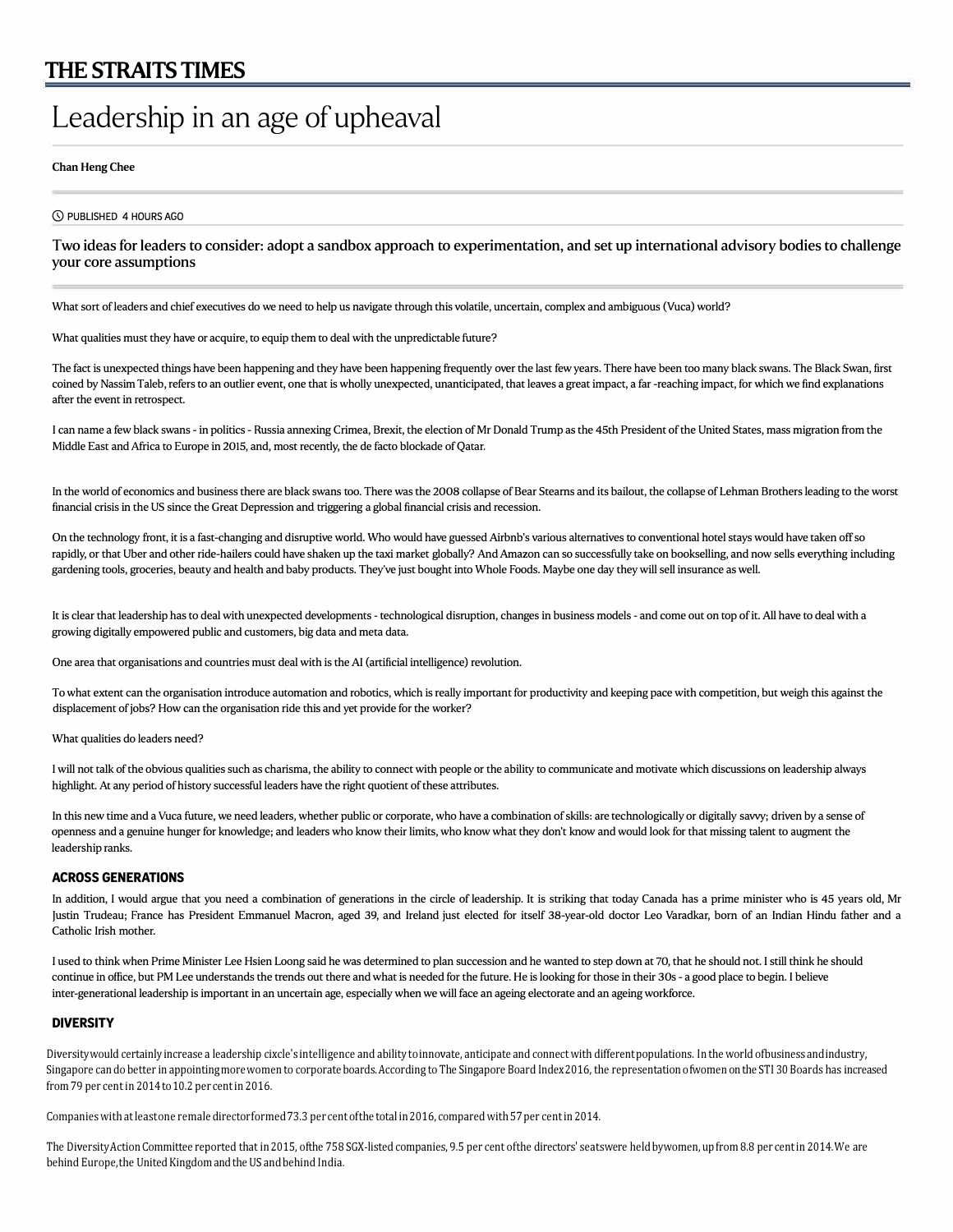

Local fintech company Pay2Home's money transfer machines allow migrant workers to remit money home without going through remittance agents. The MAS Fintech Regulatory Sandbox allows a promising **technology, product or app to be tested under relaxed legal and regulatory requirements. ST PHOTO: LIM YAOHUI** 

**More women have also entered Singapore politics. Of the 89 elected seats in Parliament, 21 are held by women or 23.5 per cent of MPs are women. Jfyou include the Non-Constituency MPs (NCMPs) and Nominated MPs (NMPs), that would be an additional 12 seats, of which three are held by women, or 25 per cent. So in the IOI-seat Parliament, 23.7 per cent are women. This compares well globally as the Inter-Parliamentary Union reports that the average percentage of women in the single House is 23.4 per cent this year.**

#### **RISK-TAKING LEADERSHIP**

**In addition, our leaders must be bold and must instil a culture of daring to try, of taking some risk, if we are to go furward into the future and prepare for it.**

**It Is clear that leadership has to deal with unexpected developments - technologlcal disruption, changes In business models - and come out on top of It. All have to deal with a growing dlgltally empowered publlc and customers, big data and meta data.** 



**We all know Singapore is a kiasu (scared to lose) society. A foreign architect told me that he noticed there was one obvious difference between Singapore and Dubai. In Singapore, if he were to show some plans with a very innovative and unusual structure, Singaporean clients would ask him: 'Has it been built before? How many times? Four times or five times, good. We'll do it.· In Dubai, if the plans were shown to his emerati clients, they would ask: "Has this been built before?" If the answer is yes, they don't want it. They want something totally new and never done before.** 

**I can understand that with infrastructure, we want to be cautious for safety reasons. Singapore has done well by being cautious, but we should watch that this caution does not become super-cautious and then we can never welcome new innovations.** 

**But how do you depart from a strategy or model that has made you successful, whether you are in the public sector or private? It is hard to let go of what works even though you know it won't last much longer and change is necessary.**